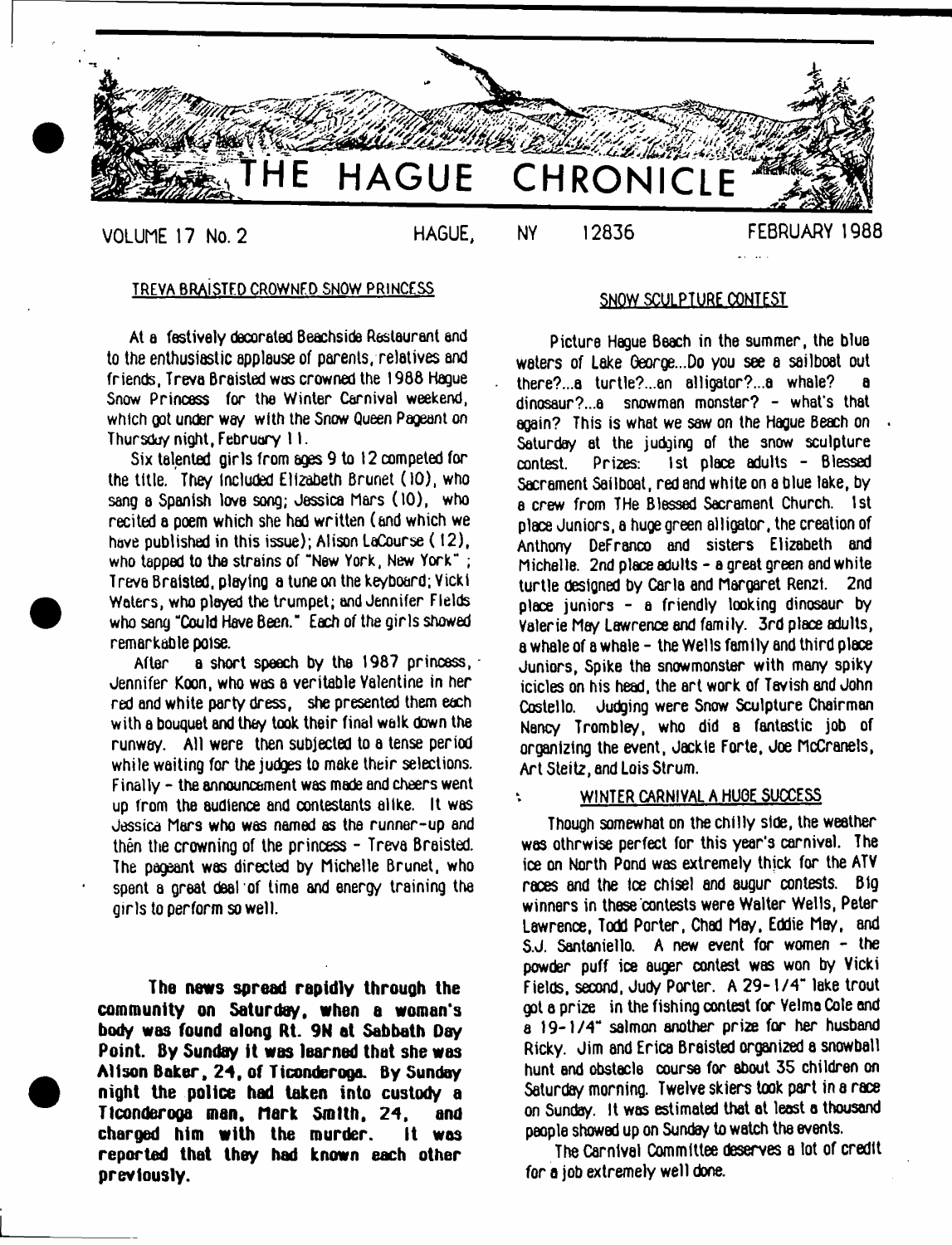# HAOUE VOLUNTEER FIRE DEPARTMENT

Fire Department report for the month of Jan. 88 Calls: 1

**Transferm** 

Hours: 20

Schedule of upcoming drills and demonstrations. It is urged that all members of the department participate to enable us to perform our services in a superior fashion.

- Feb. i 7 Meeting for all lower Adirondack Fire Police at the Fire House, 8:00 PM
- Feb. 22 Essentials for Scott Air Packs at the Fire House, 7:30 PM
- Feb ( TBA) Jaws of Life demonstration given by Dick Frasier. Please contact Jim Young for date and further info.

Anyone who has not called the number in on the back of their, plectron to Diane Frasier or John Breitenbach, must do so as soon as possible.

# PRACTICE TO SURVIVE

Almost everybody can count on being in some sort of fire during a lifetime. Since most w ill be at home when it happens, it really pays to drill the family regularly on how to get out alive.

1. Go over your entire house with your family, finding two ways out of every room - particularly every bedroom. If one of those escape routes is from a second or third story window, consider Investing tn a safety ladder.

2. Settle on one place - well away from the house - where you alt meet once you get out. Many lives are lost when people run back into a burning building for someone who has already escaped.

3. Memorize the fire department's telephone number. (911 for all emergencies in 543 area)

4. Decide who will be responsible for whom. If two children sleep in the same room, for example, the older can help the younger escape.

5. Start your drill with everyone in bed behind closed doors. (If you need to communicate, yell to each other, don't run in and out of each other's rooms. Someone sounds the alarm. Each person rolls out of bed, goes to the door and touches it. On the first drill, pretend the door is cool so you can escape by the most practical route. Practice crawling as if in smoke, head held low, to the nearest exit. Meet in your predetermined place and count heads. Someone now pretends to go to the neighbors to call the fire department.

6. Do the drill again. This time, however, preteiui that the bedroom doors ere hot so that they cun't be opened. Practice escaping by the alternate route.

# .1 -■\* 'f,

7. Teach very small children not to hide under beds or in closets in a fire. Take them to the local firehouse to see how fire fighters dress so they won't be frightened during a rescue.

8. Put the elderly or handicapped in.ground-floor rooms as close to an escape route as possible. Devise two escape plans for them, one for when the rest of the family is home, one for when they are alone. Ask your fire department to help plot the best escape plan....Lisa Olcott

# AMBULANCE SQUAD January 1988

Runs: 5<br>Hours: 67.5

Hours:

Mileage 224

The squad presently has four EMTs: Jerry Boyd, Craig LaCourse, Wendy Heritage and Doug Sperling.

Recently Craig and Doug attended an intensive refresher course and passed a rigid examination enabling them to maintain their State EMT certification. Congratulations Craig and Doug!

In order to maintain certification all EMTs and First Responders are required to attend classes and pass written and practical examinations every three years.

Our community is well served by the dedicated men and women serving on our Ambulance Squad.

#### NEW DIRECTORY

The new updated directory of the Hague Chamber "df Commerce is once again being put together for the coming season. This will include listing of area businesses, places of recreation and local interest and handy information such as church services, emergency services etc. which w ill benefit both the local people and visitors to our area. If you have been overlooked and wish to join in this important enterprise, contact Fran Clifton.

Since tne last printing, thousands of these directories have been distributed by the Chamber, \* both by mail and from the Chamber booth at the Town Park.

Members are also reminded to get their copy in immediately if possible, since we plan to go to press in early April..Fran Clifton 543-6501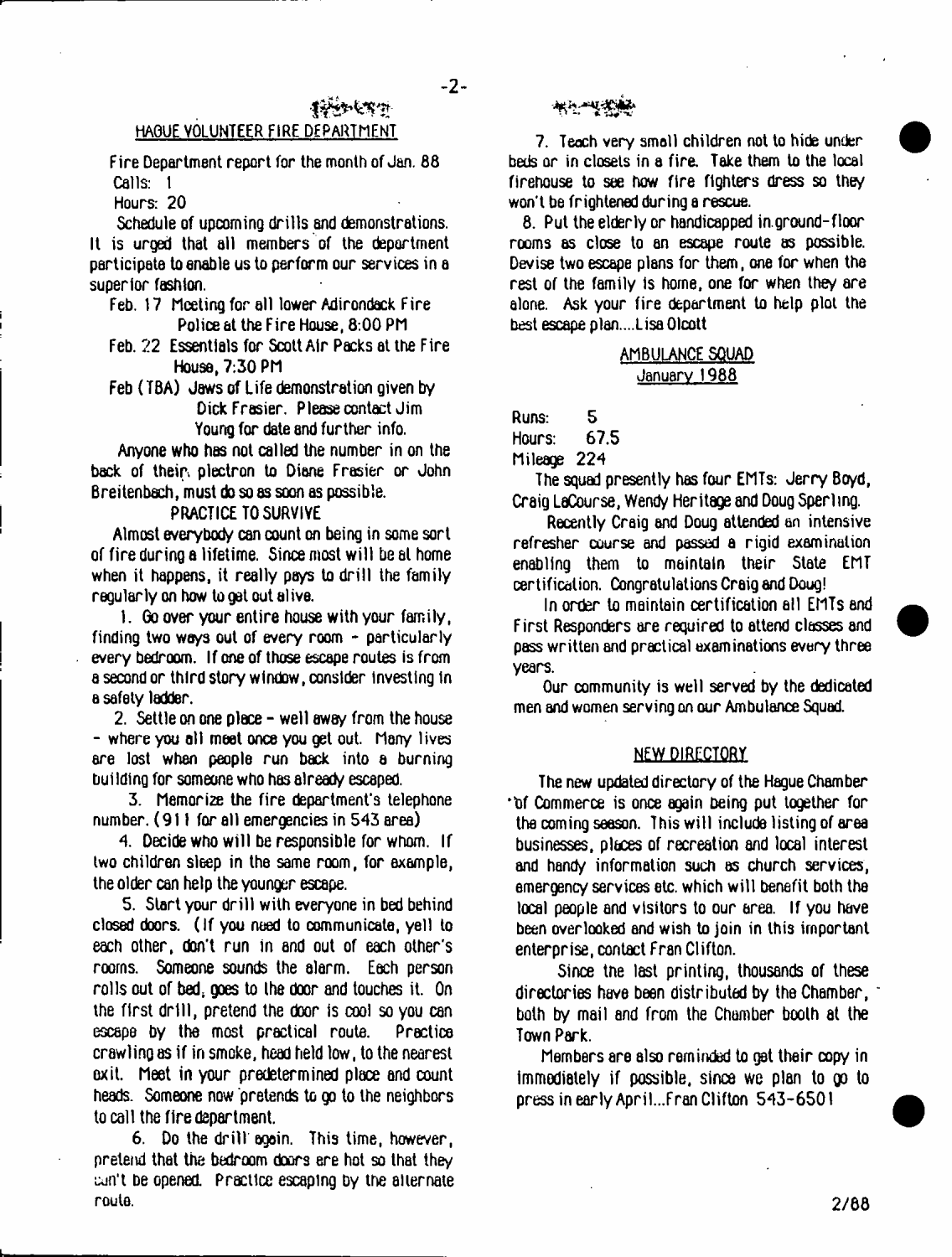#### ZONING BOARD OF APPEALS- 1/26/88 SPECIAL TOWN BOARD MEETING - 2/3/88

A public hearing for Variance # 8-87 requested by Bob Patchett, Trout House Village, was held on January 26, 1988. Letters were read from neighbors Bass and Laundree, who had no objections to the additon of two one-story structures. EnCon said the sewage system was at capacity and would need modification. Later, at the meeting a vote of 3 yes, 1 no (not enough to pass the variance) put the decision off until enough board members are present, hopefully at the next meeting,

Claudia Brignola  $*11-87$  variance originally denied by recommendations from the Planning Board and the Warren County P lanning Board , the vote to override the recommendations must be a majority plus 1. Since only 4 members of the board were present, the Variance w ill be considered at the next meeting. (Since meeting, Mrs. Brignola has withdrawn her request for this variance and will apply for a new variance.)

APA has indicated that the Ambra variance *\** 10-87 is not enough - 3 variances w ill be needed to meet the town requirements. Public hearings w ill be held before the regular ZBA meeting on February 25 far Ambra at 7 PM , Brignola at 7:15 PM and Patchett at 7:30 PM.

David Martucci made a statement in which he regretted the fact that the Town Board did not accept the ZBA \*s recommendation nominating him as chairman and expressing the hope that the Town Board is not setting a precedent He thanked the ZBA members for nominating him and Linda Coffin, councilwoman for her confidence by nominating him at the Town Board meeting. He w ill remain on the board

# ZONING BOARD OF APPEALS - 2/5/88 SPECIAL MEETING

i

A special ZBA meeting was called on February 5 by new chairman Michelle Brunet to discuss attendance by board members Since passage of variances depend on quorum and majority plus one votes, member attendance is extremely important. Absentee votes are not permitted

Public hearings were **S8t** on February 25, 1988 for Ambra-7PM, Brignola-7:15PM; and Patchett -7:30PM.

Edna Frasier was elected to vice-chairman and clerk of the board

A special town board meeting was held on February 3, 1988 to discuss proposed changes in the Town Park Ordinance and to allow Supervisor Bolton to bring to the board the proposal for architectural services being presented by Robert Jay, Assoc., Glens Fells, NY. A proposal for changes in the Park Ordinance was accepted and include:

1. Hourly rate for attendants  $$4.50$  per hour and seniors who are interested in working a few hours daily can contact town hall.)

2. Schedule pertaining opening closing and weekends  $3.$  Fees:  $$10$  per launch,  $$80$  per season,  $$40$  for book of tickets. (Applies to non-residents only).

4. Resident parking only at the park site.

5. Multi-use stickers for use at launch, landfill and parking.

Again let us note that none of the above fees apply to residents of Hague.

#### TOWN BOARD - 2/9/88

A presentation was made by Clough, Harbor Assoctattes, Albany, which was Intended to show how their organization working for the town as an all inclusive engineering firm supplying comprehensive expertise when and where needed In town projects in other words, a support service for planning boards.

An impxtant public hexing has been set *for* Monday, February 22, 1988 for amending our Town Park Ordinance.

Several communications were read by Supervisor Bolton: 1. Most sewage problems can be solved with the use of a multi-flow waste treatment system in container form that can be added directly to an existing system, according to information received from Austin Contracting. We may hear more about this as Supervisor Bolton plans to attend a demonstration in Halfmoon on Feb. 26.

2. Imogene Frasier would like to develop o Memory Tree project for Christmas '88. Motion approved to develop a committee with Mrs. Frasier as chairwoman.

3. C.T. Male Assoc. has delivered a book with information on construction of all recreational type facilities and can be viewed at the town hall.

Our special committees report:

1. Fire Dept, suggests a widening of ramp facilities at the boat launch and keeping the canal open all winter as the best and fastest method of pumping water quickly into the new engine, in the  $\alpha$  ant of any town fire.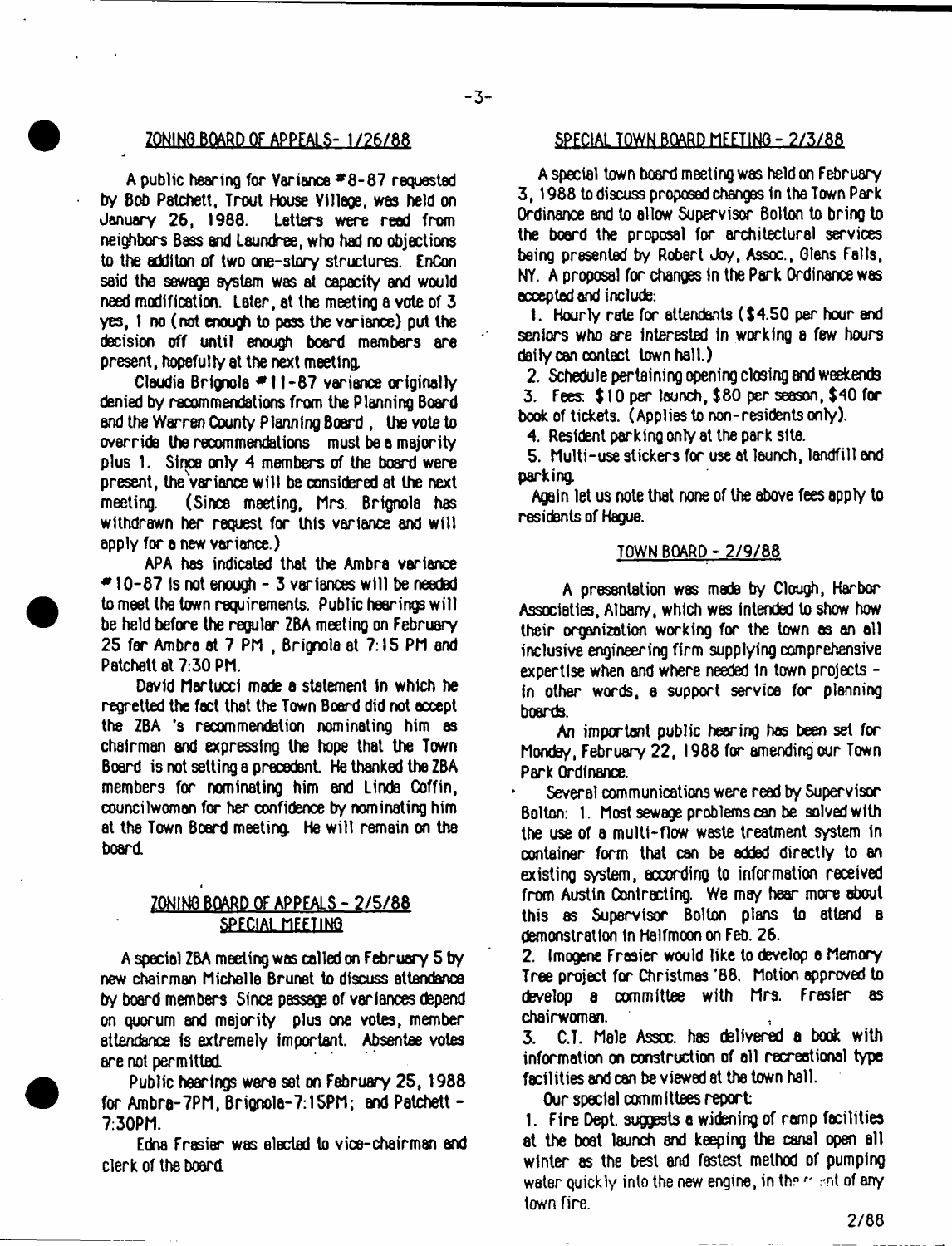Town Board News (oont. from p.3)

2. A \$60,000 3-yr. grant for sewer planning Is pending.

3. Cross country trails report on some weekends as many as 80 people sign In. We are losing the chairman of the committee, Joe MoCranels, who is leaving Silver Bay for another position within YMCA.

Councilman Frasier recommended the town send a tetter of appreciation to Joe for his work in Hague end for improving relations between Silver Bey and Hague. Passed unanimously.

You no longer need to call DOT when problem spots appear on a state road, after a thaw (or at any time). Call Dan Belden, Highway superintendent at 543-6500 or any board member and the problem will be corrected by our own highway dept.

The School Tax Investigating committee has a great deal of work ahead collecting information end data on comparables. Background detail includes everything that effects the difference between Ti and Hague School taxes.

The committee for a Community Center will be prepared to work on the needs survey at Its next meeting, Feb. 23 at 7 Ph.

Several items on new business include:

1. Edna Frasier's appointment as vice-chairman and clerk of the ZBA.

2. Cable TV in our area has been non-existent at times lately. Supervisor Bolton w ill write o letter of complaint to FCC. New type wiring is in the future between TI and Hague on which weather or Niagara Mohawk should have no effect.

### PLANNING BOARD - 2/4/88

At the meeting after the 7PM public hearing for the requested 2 -lot sub-division by Clifton Frasier - \*9 -8 7 , a unanimous vote was affirmative.

Louis and Yolanda Fennimore requested approval for a travel trailer campsite on their property on Mountain Yiew Road A public hearing was set for March 3,1988 at 7 PM. Site review planned.

R. Hoffman, APA recommended some wording and other changes in the revisions we are making in our ordinances.

Snug Harbor Development will be closely scrutinized for needed variances, sub-divisions, lake-shore lots, height limitations, etc. to be sure all of Hogue's ordinances are adhered to before any decisions are made.

A problem with the Edward Watts property on Decker Hill has been solved with a property exchange between Watts and the Ti School District which owns the adjacent land.

#### COMMUNITY CENTER COMMITTEE - 2/9/88

Dick Frasier, chairman of the Community Centre Committee held on informal first meeting on February 9 to acquaint each member with the goals of the project.

This w ill be a community project including not only the badly needed additional space for our local administration but intended for use by our Seniors, Fire Dept., Fish and Game Club, Carnival Committee, Chamber of Commerce, Youth, possibly a Head Start program and more; where lunches and dinners can be held as a benefit to all. It can be a place to exhibit our town artifacts and serve the community in so many more ways.

The committee is aware of the various questions in the minds of Hague residents and the chairman plans to hold a number of informal get-togethers for the residents where these questions may be asked and answered; where the public can supply the committee with their individual input.

A standing Invitation has been made for any individual to spend an hour or two in the town hall on any Monday through Friday to see how active it is and how limited space, privacy and storage has beoome.

in building such a center we are planning for our community not just today but for many years in the future. Hague is growing and will continue to do so, however slowly or rapidly, and we, as a community must think ahead and be prepared.

### **CAN YOU HELP?**

I recently discovered that I had inadvertently given two books to the Fire Department Rummage Sole. Both of these books held great sentimental value for me and I would be more than happy to buy them back from the purchaser. The books are "Patterns and Patches" and "Graphite Mines" by Wilford Ross. If you purchased one or both of these books from the

Hague Fire Department, I would be very grateful If you would contact me at 543-6627....Florence Lambert

# UCQNDERQOA FESTIVAL GUILD

At the "Hearts for the Arts" sweepstakes dinner held on Feb. 12 at Eddies Restaurant, the following Hague residents were among the cash prize winners: Arthur Chalmers, Howard Engler, Dottie Henry, Janet Lawrence, Barbara Robinson. There were 18 winners in ell, some of whom generously contributed a portion of their winnings to the Festival Guild Tent Fund.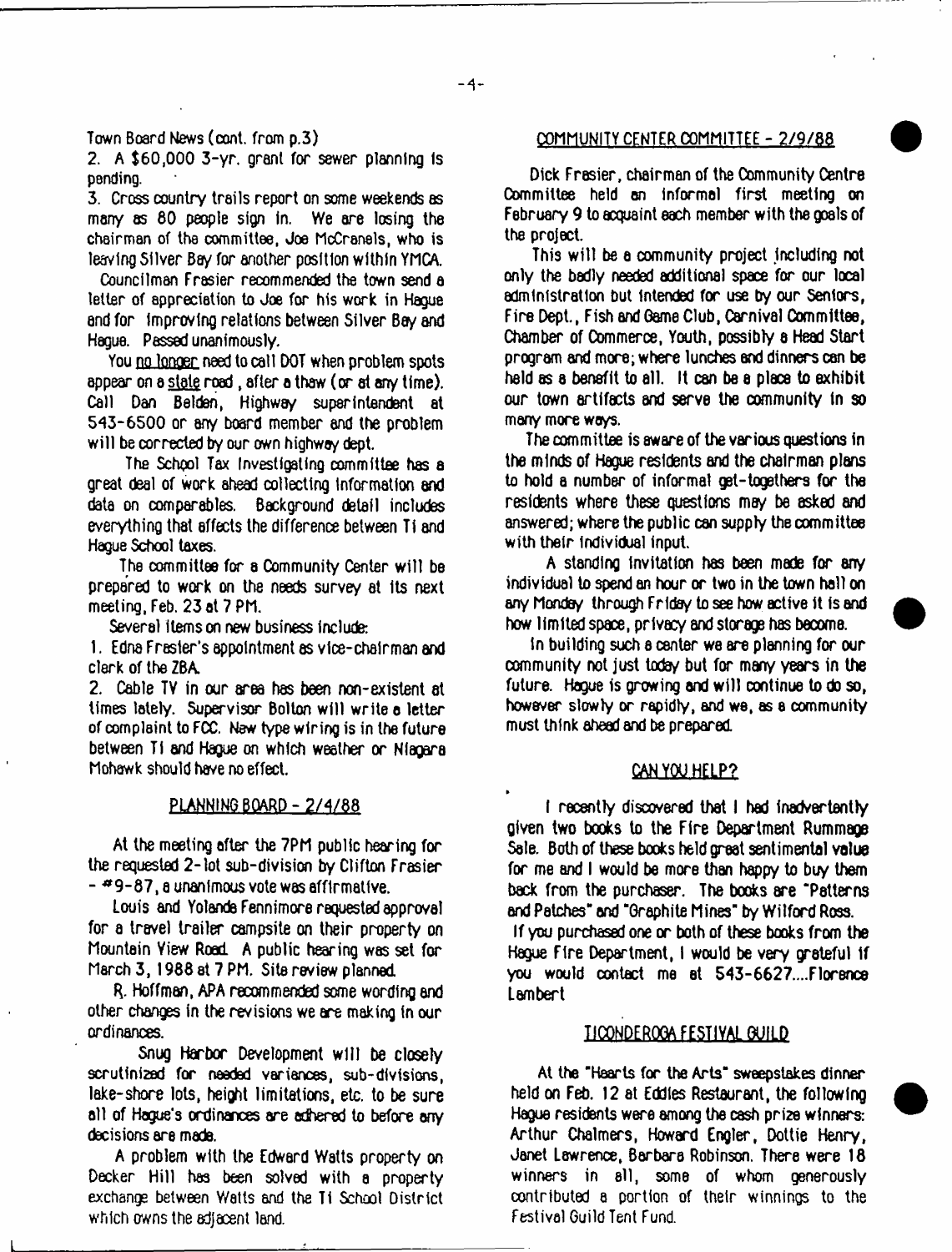#### **WILLY CsJAN/FEB WEATHER NOTES**

January was a most pleasant winter month. Only  $8^{\circ}$  of snow for the month  $-$  some cold temperatures.  $-26$ <sup>g</sup> mt, top,  $-12$ <sup>g</sup> lake side on the 14th was the coldest The high temperatures respectively for that doy were  $-15^\circ$  and  $-2^\circ$ . But then again the mercury also managed to find its wo/ up into the high 3Q's and 40\*s during the month with a S39 reeding on the 3 1 st, topping off the month. Top wind speed was 42 MPH on the 26th. Throughout all this activity we had copious amounts of sunshine, so as you see a pleasant month - unless you ware an tea fisherman. You might remember last issue we said that the lake was struggling to freeze over and a struggle it has been. Many parts of the lake had toe, but than again much of the northern basin did not, so there was much hand wringing and lamenting about Ice conditions. Up at the Crown Point Bridge and Port Henry, on Lake Champlain, Ice had formed and Ice shantys had been put in place, only to be engulfed with the warm weather. One vehicle also participated in this winter dunking. Ah!! the 2eal of the Ice fisherman Is truly magnificent But to get back to Lake George, at one point In January the take was wide open between Pine Cove south to SHm Point By the end of the month most of Hague Bo/ had opened up to join the open water. Olenburnle even had some open water. There was ice about, but the ice fishermen were confined to the ice there was and that ice wasn't always where the/ perceived the fish to be. Thus the lamentations. In addition to this, we picked up 43 minutes of do/light for the month. And so as January drew to a close the lake hod yet to freeze over.

February came in on the heels of the warm January end, with a high of 44® on the 1st Temperatures tailed off and we were below zuro by Feb. 6 with  $a - 10-1/2<sup>o</sup>$  reading lake side,  $a - 15<sup>o</sup>$ reading mt, top on the 7th. Through this period we had some back to back nights of below zero readings thus allowing the lake to officially freeze over on the 8th of Feb. With the lake now completely closed, one must still remember that the ice has not frozen evenly this year, so with this In mind coupled with 1 underwater springs, one should always use caution when venturing on the ice. We had 7<sup>-</sup> of snow Feb. 4, another small amount of the 2d, but still Feb. has had ample sunshine so far this month, with reasonably moderate da/ time temperatures each day. The forecast for this night of the 11 th end tomorrow is for snow. A major storm for our area of from 6 to 12 Inches 1s predicated. If this materializes it w ill be

the first good storm for us this winter, so we have battened down the hatches for a good, I hope, nor easter.

**Ed** As I sit hare typing this on the 13th, you can rest assured that we did get clobbered yesterday. It was a **biggie I**

#### **JOE MOCRANELS**

F. Joseph McCranels, long time Associate Director of Silver Bay Association, moves on to become Director of Camping and Conferences for the New York City YMCA. He will be located in the southern Catskill reQion In Hugenot, NY.

Joe came first to the Silver Boy Association as Food Service Director in 1973. In 1975 he changed careers and became Registrar and Assistant Director of the Association. He was later promoted to Associate Director, the position he now holds.

He and his wife Cindy are residents of Silver Bay end raised their son Steven hare. Joe has been involved in many community organizations and is well known for his community service in the Hogue xea.Joe plans to retain his home here and w ill be a frequent visitor to this community in the future.

hr. McCranels and his wife Cindy ware honored at a going away dinner held recently ot Eddies Restaurant A fine crowd comprised of civic leaders and Silver Boy. Association representatives paid homage to the many accomplishments they provided to both the community and the associotion.

# • A STORY OF KATY AND KARL's ALBANY by Billie Touchstone Siooer

An enjoyable and entertaining history of Albany as eoen through the eyes of two young Dutch children in  $1686$ . "A story to be enjoyed by many. Katy and Karl will hold the readers' attention page after page..." That is what Thomas M. Whalen III, mayor of the city of Albany seys about Billie Touchstone Signer's new book. "Pop" and Billie Signer are summer residents of Oraphita. Although primarily a children's author, her delightful cookbook "Redneck Country Cookin' \* (mentioned previously In the Chronicle) Is In its second edition.

# *<u>ORIENTALE EXTRAORDINAIRE</u>*

The Hague Baptist Church is sponsoring a church supper with an oriental cuisine being served.

Friday, March 4, 1988, (Snow data - March  $5)$ S-7PM

Adults - \$5.00 - Children - \$3.00 Hague Baptist Cnurch Annex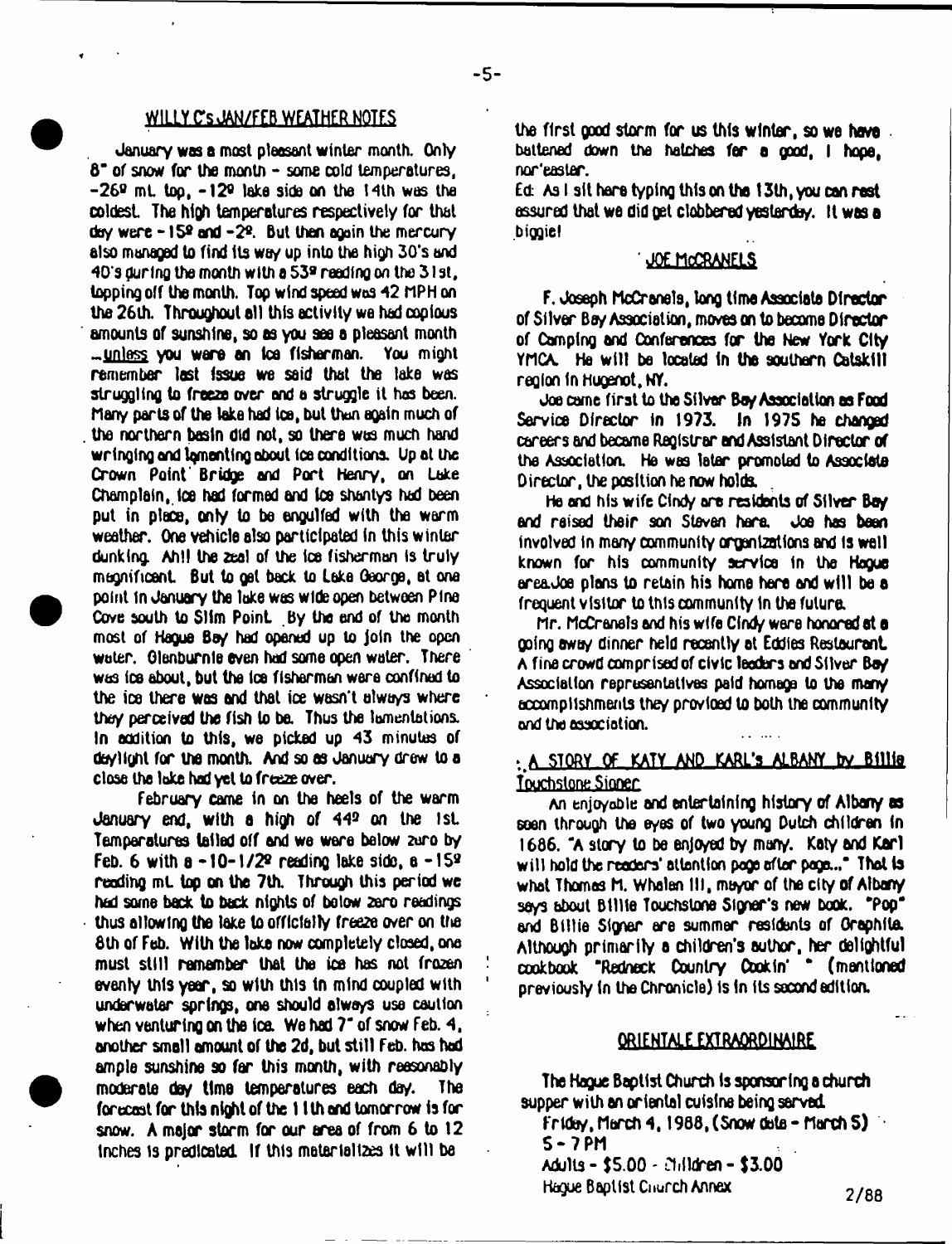# **AT THE RISK OF REPEAT** 1**MO.OURSELVES SUB DIY**1**SIQK JTEQULATIQNS**

Wp keep adding to our mailing list, so for you new readers and for those of you who have forgotten, we want to explain again the mailing label on your HAGUE CHRONICLE.

You will note a date on the first line of the label. This date Indicates the date of your last contribution. Example: If the label reads OCT 67 - we received a contribution from you last Oct Each of you know how much you have contributed and when you would like to contribute again. Since this Is entirely a volunteer operation and we relv entirely on contributions from our readers, we urge you to read your label from time to time and let us hear from you. Incldently, if there is a 0 on the top line it means someone is sending you The Chronicle as a gift.

And speaking of gifts - The Hague Chronicle staff would like to.vsend a big thank-you to hr. Donald Skahan for his generous supply of letterhead paper which we have been using for quite a while. We have been remiss In not having acknowledged his very generous offer much sooner. Thank you very much, Don.

#### LAKE GEORGE APPRECIATION DAY

Old and young, natives and newcomers, organizations- and Individuals, are Invited to participate in LAKE APPRECIATION DAY, May 14, 1988. On that day, communities bordering Lake George will be celebrating what could be called Rite of Spring, as they take part in lake- oriented activities. Whether you enjoy paddling along the lake shore, feasting at an island picnic, searching for wild flowers, hiking to a rocky lookout, swimming at a sandy beach, taking a nature walk, listening to migrating warblers, learning about local history, skippering a sailboat or just watching a rosy sunrise, you can be a part of this appreciation festivity. Whatever you prefer, be it a formal gathering or an informal get-together, the theme of the day will be AWARENESS of the beauty and natural history of Lake George and how it affects those who are fortunate enough to live near 1L

Anyone Interested in further information regarding functions or participation should contact Melissa Vito at 668-5545 in Bolton Landing.

A frequent occurrence concerning subdivision of land is the failure of the subdivider to file the approved Subdivision Plat in the Office of the Clerk of Warren County. Section 6 of the Town of Hague Subdivision Regulations states:..."ANY SUBDIVISION PLAT PLAN NOT SO FILED OR RECORDED WITHIN SIXTY(60) DAYS OF THE DATE OF SUCH FINAL APPROVAL SHALL BECOME NULL AND \_VQ1D.:..N0 CHANGES, ERASURES, MODIFICATIONS, OR REVISIONS SHALL BE MADE IN ANY SUBDIVISION PLAT AFTER V APPROVAL HAS BEEN GIVEN BY THE PLANNING ..."IN THE EVENT THAT ANY SUCH MODIFIED OR REVISED SUBDIVISION PLAT IS RECORDED WITHOUT COMPLYING WITH THIS REQUIREMENT, SUCH RECORDING SHALL BE NULL AND VOID. AND THE BOARD SHALL INSTITUTE PROCEEDINGS TO HAVE THE PLAT STRICKEN FROM THE RECORDS OF THE COUNTY CLERK." The sixty day period begins as of the date the plat plan Is signed by the duly designated officer of the Planning Board or upon receiving a certificate from the Town Clerk as to the Planning Board's failure to act within the ' prescribed time period These requirements pertain to ALL land that is subdivided, whether it is a 2 lot subdivision or a million lot subdivision.

#### WORLD DAY OF PRAYER

Sponsored by Church Women United, World Day of Prayer will be celebrated at St. Mary's School gym on March 4 at 9:30 AM. Coffee hour will be followed by *\$* business meeting and program. "Open Doxs" Is the title written by Brazilian Protestant and Roman Catholic women.

A speaker will be there to speak on the Community Action Group and some of Its findings about drug and alcohol abuse in our area.

Vandals took care of about 300 bulbs on Hague's Christmas tree during the holiday season, according to word from Elwin Monroe. Mr. Monroe had spent many hours decorating the tree and as reported in the last issue the town looked particularly pretty. It is too bad that 9ome people can't Just relax and enjoy.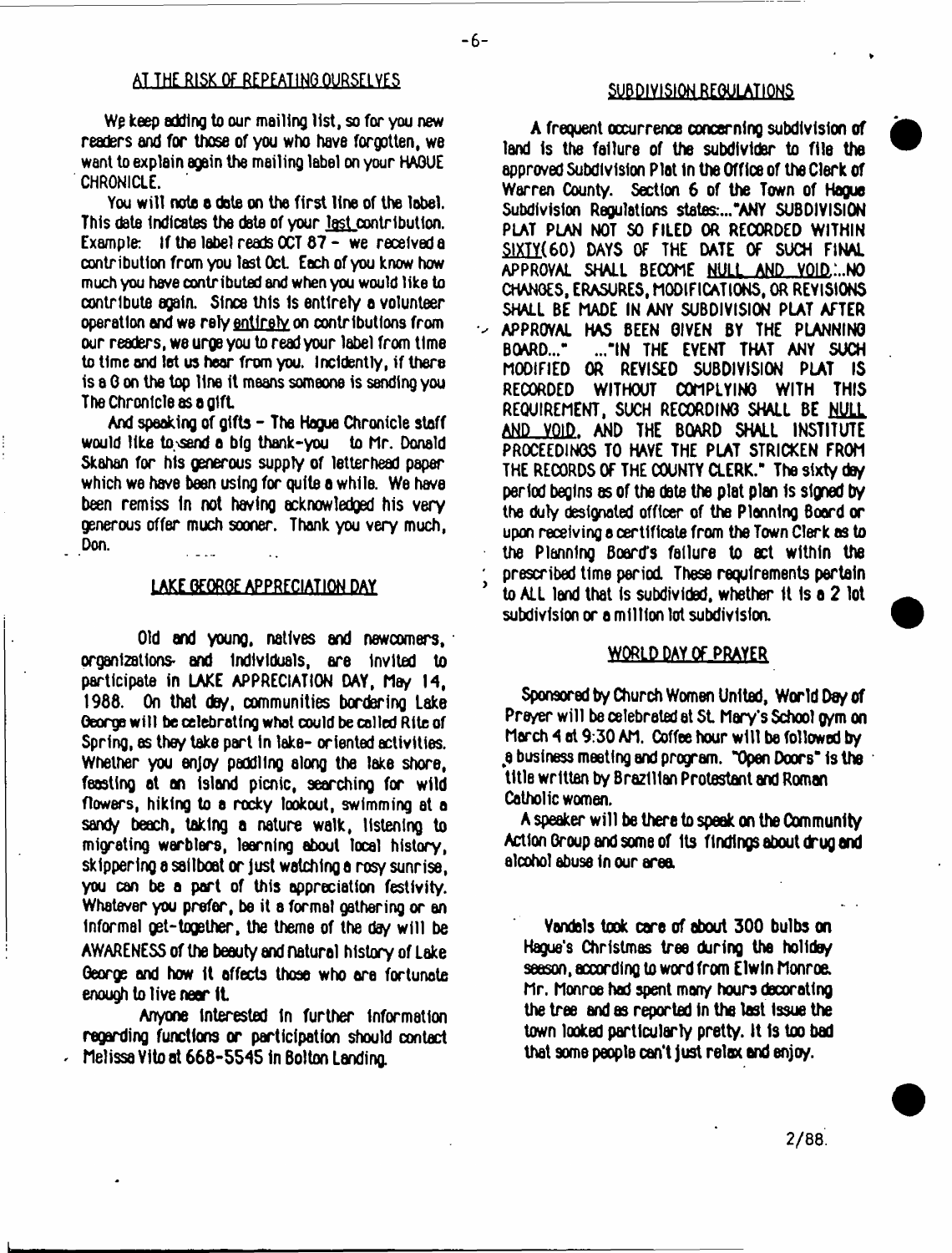BORN - A girl, on January 10 to Karen (Smith) and Tim Trayon, Oswego, NY. She is the granddaughter of Hr. & nrs. Ken Smith Jr., formerly of Hague and great granddaughter of Mr. & Mrs. Kenneth Smith, Sr., formerly of Hague, now living in Gens Falls.

DIED - James McCormick, Silver Bey and Tucson, AZ, on February 3 in Tucson, He is survived by his wife Jane and three children and several grandchildren.-

DIED - Ida Forgette, 67 , Putnam, on February 11 in Glens Falls. She is survived by a son, Joseph, Hague, three daughters and several grandchildren and greatgrandchildren.

ROBERT GAUTREAU, son of Timothy and Michelle Gautreau, Hague, has been named to the Dean's List at SUNY, Buffalo for the fall semester with a 3.62 grade point average. Robert is enrolled in the medical program and hopes to pursue a career in Physical Therapy.

RUDOLPOH MEOLA, son of Mr. & Mrs. Rudolph T. Meola, Hague, has been named to the Hamilton College dean's list for the fall term of the 1987-88 academic year. He is a senior at the college.

#### TI HI HONOR ROLL

The following Hague students have been listed on the third marking period honor roll:

First Honors: DANIEL DORSETT, JASON PLASS, AMBER STULL Second Honors: BONITA BELDEN, PETER BELDEN, CHRISTOPHER KUZIANIK, AMY McKEE, KARA REYNOLDS. FRANK SERDINSKY. CONGRATULATIONS!!!

## HELP WANTED

Park attendants, part-time ® \$4.50 per hour. Good employment for seniors, male or female, who would like to work a few hours a day during the summer. Apply at Town Hall.

# SOUNDINGS SOUNDINGS SCHOLARS FOR DOLLARS

 $-7-$ 

This is the name of the TV program on which Ticonderoga students recently appeared and came off the shining victors. Four students, Stephen Butler, Cari Boyce, both seniors, and Scott Connery and Tim Freed, juniors, with Renate Treadway as alternate, competed against St. Regis High School with a victory of 400+ to 100+. Their faculty advisor is Mrs, Debbie Breitenbach, of the THS English Dept.

The swift moving format is conducted os a kind of "quiz" program by Dean Eveleth, dean of students at Clinton Community College. Questions., are put to either team with one person from the team answering as he or she thinks he knows the answer. Time after time one of the TI students came through with the correct reply. Included were questions on math, music, history literature, science and current events

Obviously these are students who delight in learning. Just as athletes train and tune their bodies in order to excel in their sport, the "scholars for dollars" train and fine tune their minds. They do their assigned reading in courses; they read and study and Inquire In a variety of fields; they read newspapers and periodicals; they enjoy "testing" each other - a kind of "Trivial Pursuit" game. All of this--plus some sport or hobby--makes up their mental gymnastics.

The Greek ideal--once the ideal of all education--was the healthy mind in the healthy body. When teachers, parents, students aim at and work toward this Ideal there should be happier, healthier, well adjusted Society.

Scholars for Dollars is presented on Public TV, Channel 57 (Cable 12). It is co-sponsored by the Clinton Community College which offers various scholarships to those participating. For each of the students it is the fun of the "game." For those who watch, it is the fun of watching eight young people rise to a challenge.

The next session will take place at Plattsburgh WCFE studios on Feb. 24. The program is taped and w ill air on a Sunday in March and again on a Wed. Check to find the exact day and hour. You w ill have a good t1me...perhaps also "testing" yourself against the students! BDG